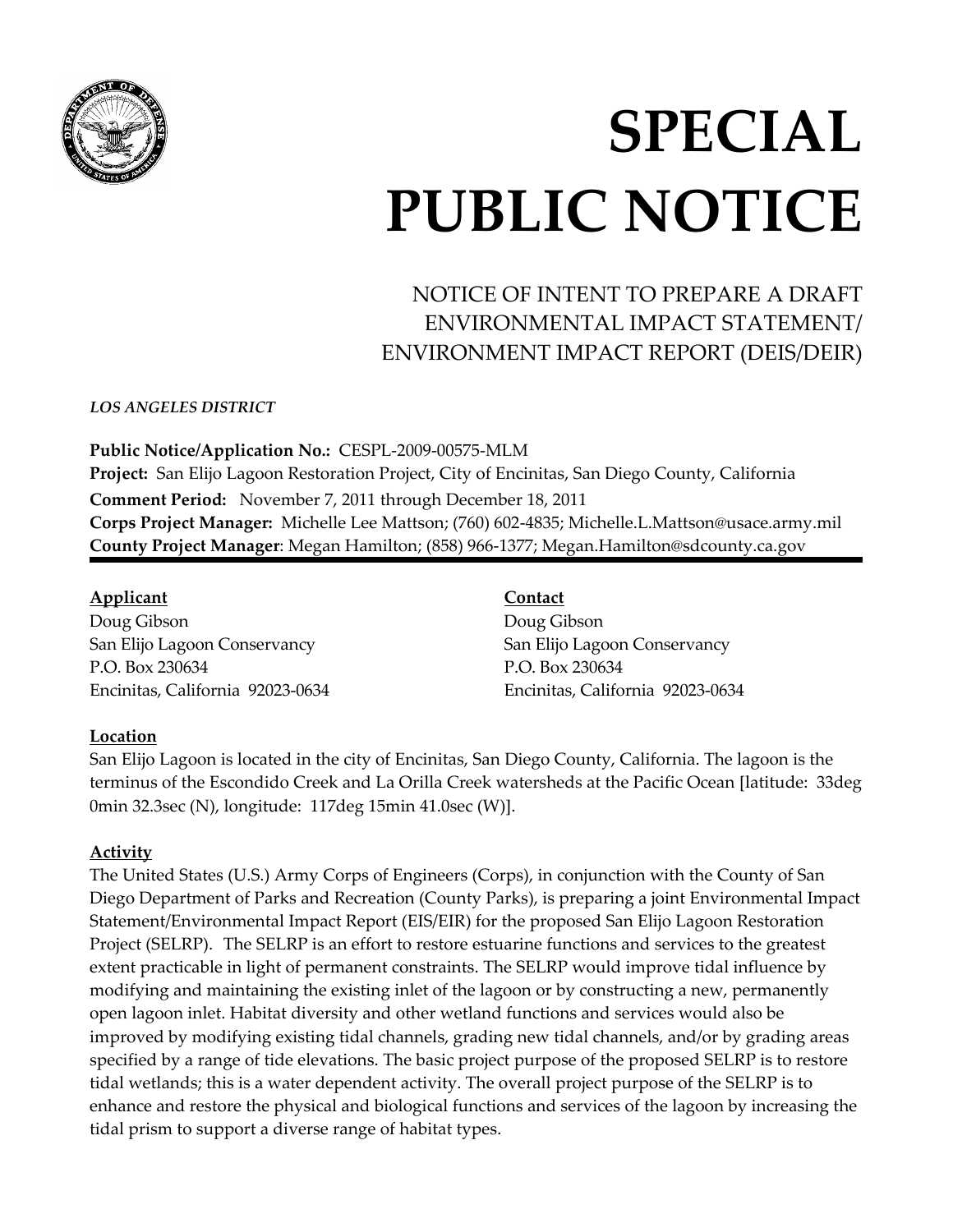Three restoration alternatives and the No Project/No Action alternative are being evaluated in the EIR/EIS. The study area boundaries for the SELRP are generally defined to include publicly owned parcels where restoration activities could occur. The study area encompasses approximately 960 acres within and adjacent to the Reserve, but final project size may vary, depending on the outcome of the alternatives analysis. All the restoration alternatives are designed to counteract the conversion trend to freshwater habitats and restore a range of estuarine habitat types. Therefore, increasing tidal influence is the primary action being evaluated to restore ecological functions and services. Two alternatives retain the existing tidal inlet and one constructs a new inlet further south. In addition, alternatives are being evaluated to determine if project phasing is necessary to maintain adequate habitat for sensitive aquatic species, including light footed clapper rail (*Rallus longirostris levipes*) and potentially western snowy plovers (*Charadrius alexandrines nivosus*) and California least terns (*Sterna antillarum browni*).

Restoration alternatives evaluate varying degrees of dredging and filling portions of the three basins (West, Central, and East Basin) to restore or create a diversity of estuarine habitat types. Excess sediment from dredging could be discharged on the adjacent beach or in the nearshore zone west of the lagoon, if it is identified as suitable beach sand material. Maintenance and adaptive management strategies are also being evaluated by alternative.

Through the EIS/EIR process, an Agency Preferred Alternative will be identified and a Restoration Plan will be developed. The Restoration Plan will be consistent with the goals and objectives listed above and will fit within the overall management strategies identified in the *San Elijo Lagoon Enhancement Plan* (County Parks 1996) and the *San Elijo Lagoon Action Plan* (San Elijo Lagoon Conservancy 1998).

Implementing the Agency Preferred Alternative would require a Department of the Army permit pursuant to Section 404 of the Clean Water Act. To be authorized by the Corps, the Agency Preferred Alternative must also comply with the Section 404(b)(1) Guidelines (40 Code of Federal Regulations [CFR] Part 230) and may not be contrary to the public interest. Should the project receive a permit, it is anticipated that construction of the SELRP would begin in fall 2014.

Interested parties are hereby provided notice of intent to prepare a DEIS/DEIR as a basis for a potential future Permit Application for the SELRP. Parties interested in obtaining additional information about the SELRP can also visit http://www.sanelijo.org/restoration. Interested parties are invited to participate in public scoping meetings to provide their views on the project.

A series of public scoping meetings will be held on the following dates and locations:

**1. Carlsbad: November 15, 2011 at 1:00 P.M. U.S. Fish & Wildlife Service, Conference Room 1 6010 Hidden Valley Road, Suite 101 Carlsbad, California 92011**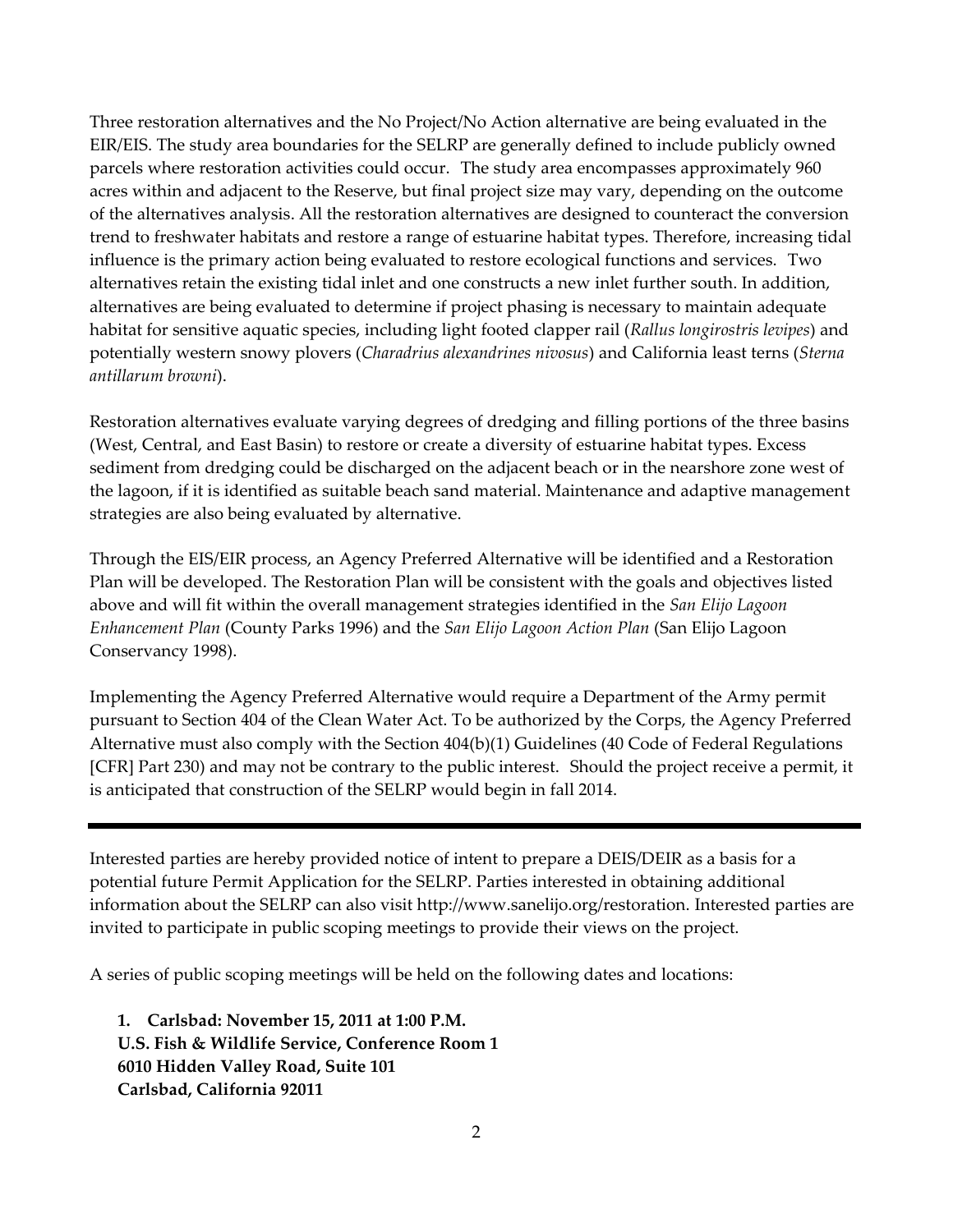**2. Encinitas: November 29, 2011 at 6:00 P. M. City of Encinitas Community Center 1140 Oakcrest Park Drive Encinitas, CA 92024**

**3. Solana Beach: December 1, 2011 at 6:00 P.M. Holiday Inn Express Meeting Room 621 South Highway 101 Solana Beach, CA 92075** 

Written comments should reference the "San Elijo Lagoon Restoration Project, CESPL-2009-00575- MLM" and may be addressed to:

| U.S. Army Corps of Engineers,             | <b>County of San Diego</b>                |
|-------------------------------------------|-------------------------------------------|
| Los Angeles District, Regulatory Division | <b>Department of Parks and Recreation</b> |
| <b>Carlsbad Field Office</b>              | Attn: Megan Hamilton                      |
| Attn: Michelle Lee Mattson                | 5500 Overland Avenue, Suite 410           |
| 6010 Hidden Valley Road, Suite 105        | San Diego CA 92123                        |
| Carlsbad, CA 92011                        | Megan.Hamilton@sdcounty.ca.gov            |
| Michelle.L.Mattson@usace.army.mil         | (858) 966-1377                            |
| $(760)$ 602-4835                          |                                           |

Parties interested in being added to the Corps' electronic mail notification list can register at: www.spl.usace.army.mil/regulatory/register.html. This list will be used in the future to notify the public about scheduled hearings and availability of future public notices.

#### **Federal Action:**

The development of the SELRP Draft EIS/EIR and associated technical studies are being completed to determine the Agency Preferred Alternative, which would improve and/or restore wetland functions and services within the San Elijo Lagoon. Given the complexity of the alternatives analysis and range of potentially significant issues, the appropriate environmental document was determined by the Corps and County Parks to be a combined EIS/EIR, respectively. The Corps and the County Parks have agreed to jointly prepare the EIS/EIR to optimize efficiency and avoid duplication. The EIS/EIR is intended to be sufficient in scope to address federal, state, and local requirements for environmental analysis and permitting.

Federal agencies coordinating in the development of the EIS include the U.S. Fish and Wildlife Service (USFWS), National Marine Fisheries Service (NMFS), and Environmental Protection Agency (EPA).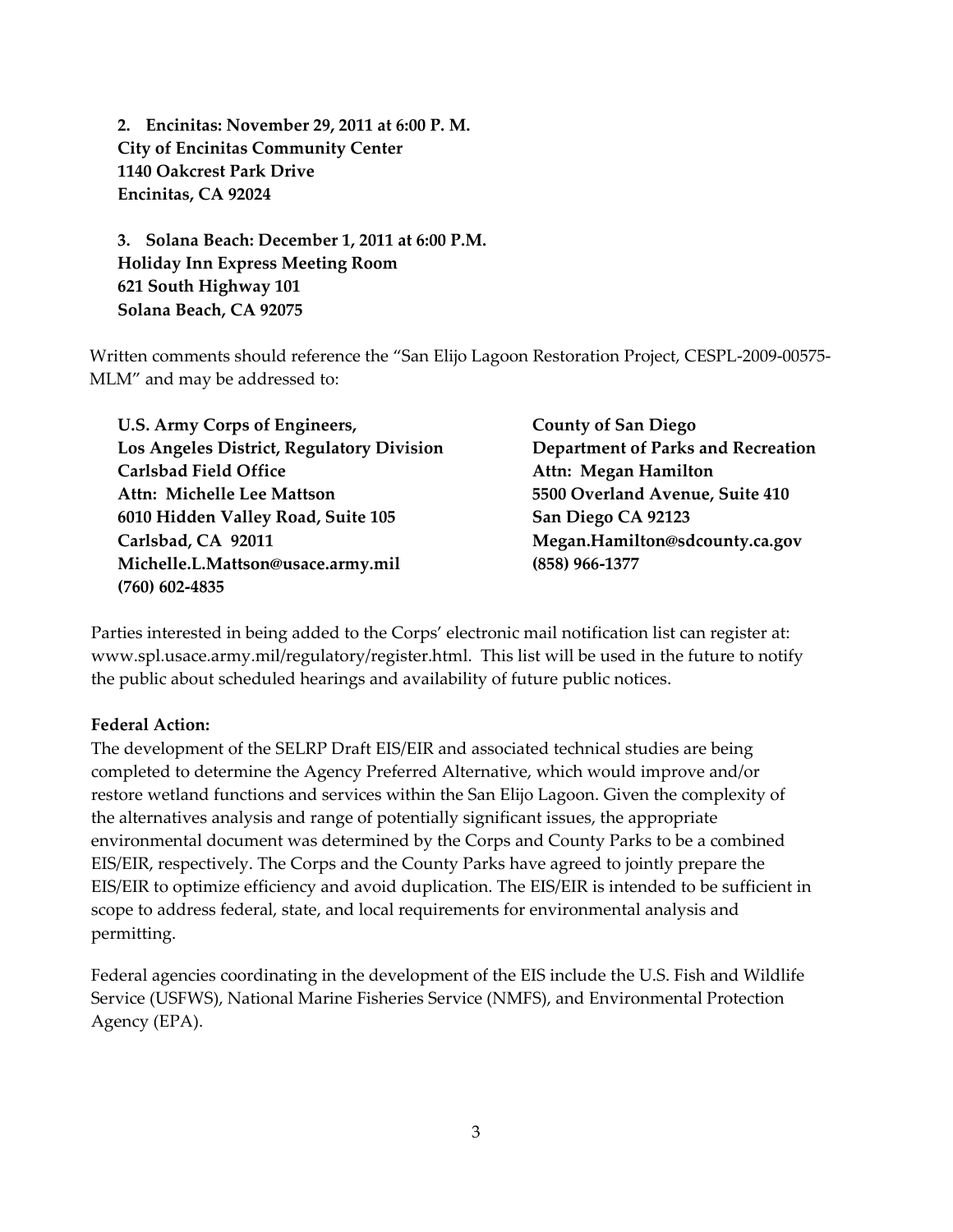The following federal permits and consultations are expected:

- Corps CWA Section 404 Permit
- USFWS Section 7 Consultation
- National Historic Preservation Act Section 106 consultation
- U.S. Coast Guard Navigation Permit (new inlet only)

The Corps prepared and published a Notice of Intent (NOI) to prepare a DEIS/DEIR for the proposed Project in the Federal Register (**November 7, 2011**).

## **State Action:**

County Parks and the San Elijo Lagoon Conservancy propose to restore estuarine functions and services of the San Elijo Lagoon. County Parks will jointly lead preparation of the EIS/EIR with the Corps. Pursuant to the California Environmental Quality Act (CEQA), County Parks will serve as Lead Agency for the preparation of the EIR for its consideration and development approvals within its jurisdiction. The primary purpose of this Draft EIS/EIR is to evaluate potential significant environmental effects of each restoration alternative. Also, County Parks would use this EIR to support permit applications and other actions required to implement the Agency Preferred Alternative.

County Parks has prepared a Notice of Preparation (NOP), in accordance with the County of San Diego Guidelines for the Implementation of the California Environmental Quality Act (CEQA) (1970, Article 1), State CEQA Guidelines (Title 14, California Code of Regulations ), and the California Public Resources Code (Section 21000, et seq.).

State agencies coordinating in the development of the EIR include Department of Fish and Game (CDFG), California Coastal Commission (CCC), San Diego Regional Water Quality Control Board (SDRWQCB), State Water Resources Control Board, California Department of Transportation (Caltrans), and San Diego Association of Governments (SANDAG).

The following state permits and consultations are expected:

- SDRWQCB CWA Section 401 Water Quality Certification
- CDFG Section 1600 Streambed Alteration Agreement
- CCC Development Permit
- Air quality permits
- State Lands Commission Lease
- State Department of Parks and Recreation Encroachment Permit

# **Potential Environmental Issues:**

A number of potential environmental issues will be addressed in the EIS/EIR for each alternative. Additional issues may be identified during the scoping process, but issues initially identified as potentially significant or that are believed to be of local concern are as follows:

 Geology and Soils: permanent impacts through the removal of sediment accumulated in the lagoon and on-going impacts resulting from as-needed maintenance activities.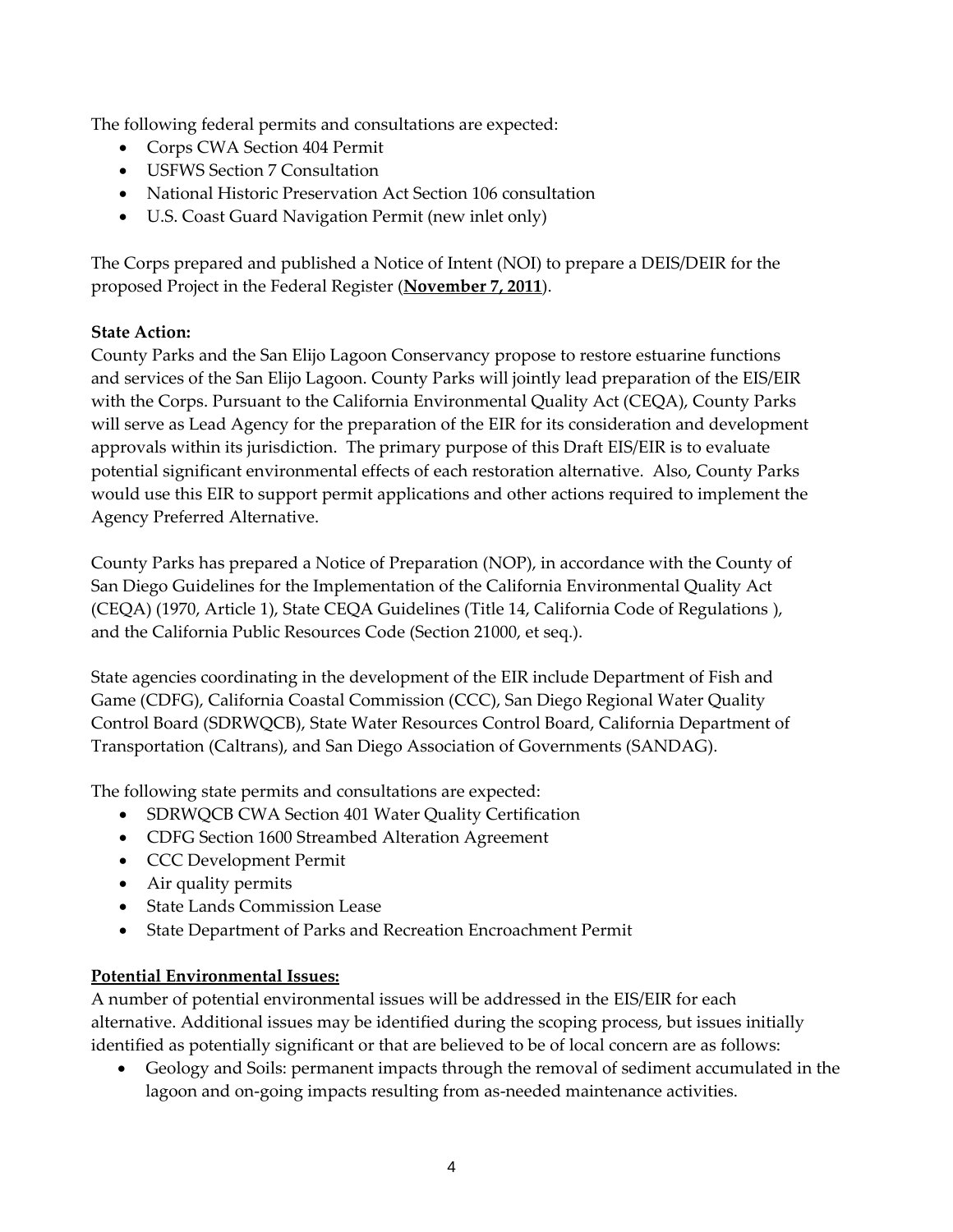- Coastal Processes: temporary impacts during construction, permanent impacts depending on tidal inlet location, and on-going impacts resulting from as needed maintenance activities.
- Hydrology: temporary impacts during construction, permanent changes in water circulation, and on-going impacts resulting from as-needed maintenance of the tidal inlet and/or interior dredging.
- Water & Aquatic Sediment Quality: impacts during construction, including turbidity, and potential impacts resulting from as-needed maintenance activities.
- Aquatic & Terrestrial Biological Resources: temporary and permanent impacts to existing species.
- Cultural & Paleontological Resources: impacts to archaeological resources, human remains, and sacred sites.
- Land Use: temporary or permanent impacts to beach use depending on inlet location.
- Recreation: temporary impacts to existing trail use during construction and potential on-going impacts resulting from as-needed maintenance activities.
- Visual Resources: temporary impacts during construction and permanent impacts associated with changes in vegetation communities and regular tidal flooding.
- Transportation and Traffic: impacts during construction and potential on-going impacts resulting from as-needed maintenance activities.
- Air Quality/Greenhouse Gas Emissions: impacts during construction and on-going impacts resulting from as-needed maintenance activities.
- Noise: impacts during construction and on-going impacts resulting from dredging or other construction equipment during as-needed maintenance activities.
- Hazards and Hazardous Materials: impacts during construction and on-going impacts resulting from as-needed maintenance activities.
- Public Services and Utilities: impacts during construction and on-going impacts resulting from as-needed maintenance activities.

## **Availability of the DEIS/DEIR:**

The Draft EIS/EIR is expected to be published and circulated by fall 2012, and public meetings will be held after its publication.

## **Proposed Activity for Which an EIS is Required**:

**Basic Project Purpose:** The basic project purpose of the proposed SELRP is to restore tidal wetlands; this is a water dependent activity.

**Overall Project Purpose:** The overall project purpose of the SELRP is to enhance and restore the physical and biological functions and services of the lagoon by increasing the tidal prism to support a diverse range of habitat types.

The overarching goal of the SELRP is to protect, restore, and then maintain, via adaptive management the San Elijo Lagoon ecosystem and the adjacent uplands to support a diversity of estuarine and brackish marsh habitats and associated native species of southern California. This goal can be further refined into three categories of objectives: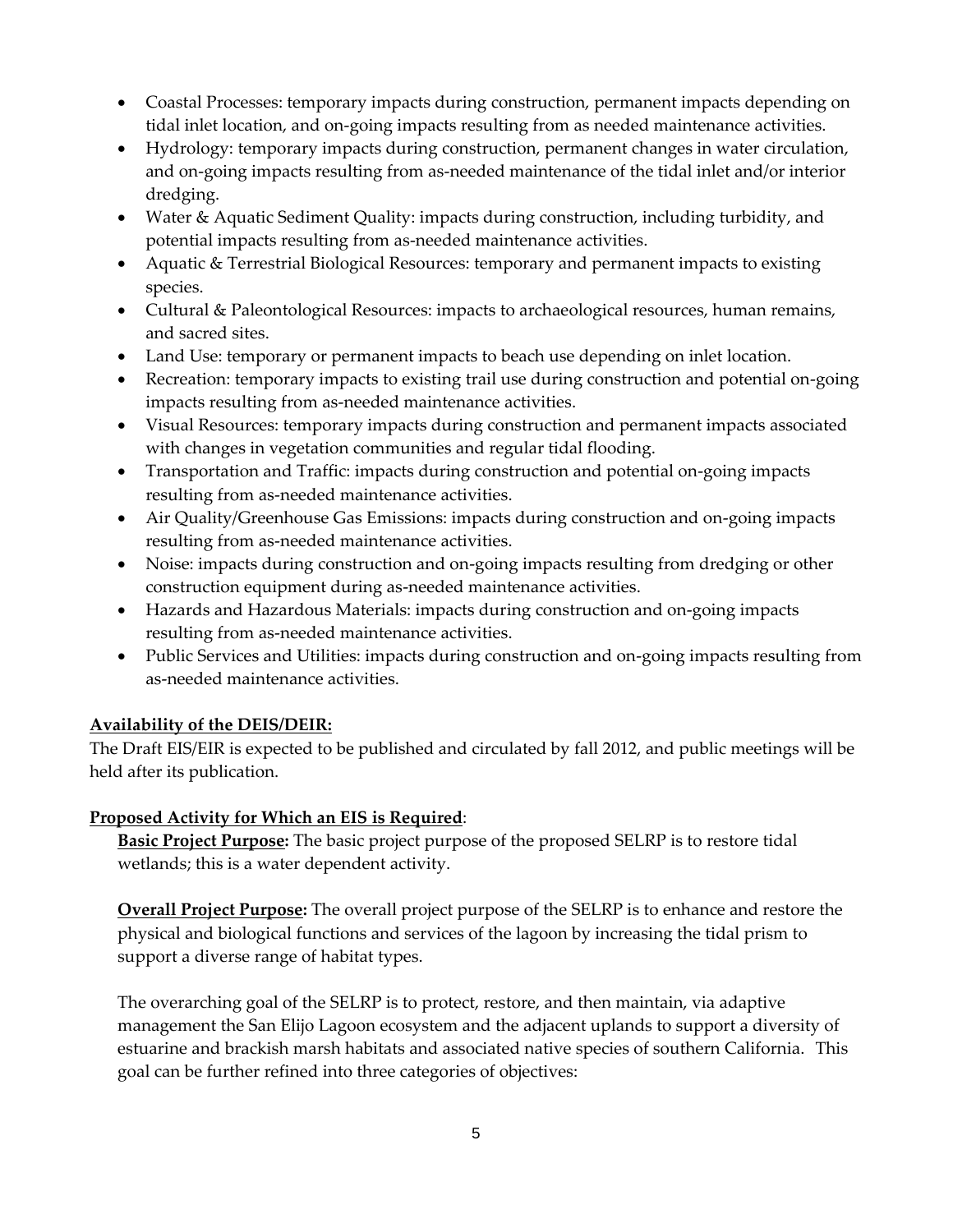- **1. Physical restoration of lagoon estuarine hydrologic functions;**
- **2. Biological restoration of lagoon estuarine habitats; and**
- **3. Management and maintenance of the lagoon to ensure long-term viability of the restoration efforts.**

#### **Additional Project Information:**

NEPA and CEQA require preparation of an EIS and EIR for actions that could significantly affect the environment. Actions subject to NEPA and CEQA requirements include projects sponsored by a governmental agency and the approval of projects over which the governmental agency has discretionary authority. The purpose of the Draft EIS/EIR is to evaluate the potential impacts of the restoration alternatives and to determine the Agency Preferred Project that minimizes adverse effects and maximizes beneficial effects. The Corps will serve as the federal Lead Agency in accordance with NEPA, and County Parks will serve as the state Lead Agency under CEQA.

#### **Baseline Information:**

The lagoon provides habitat for resident and migratory species, some of which are sensitive or listed as federally-threatened or endangered under the Endangered Species Act (ESA). However, due to encroachment by development, restricted tidal influence, and the increase of freshwater from the watershed, the San Elijo Lagoon has gradually degraded over time lowering biodiversity. Tidal influence has been restricted by infrastructure and development at the inlet of the lagoon. The Pacific Coast Highway (PCH), the North County Transit District (NCTD) railroad, and Interstate 5 (I-5) all traverse the lagoon and further modify tidal and freshwater circulation patterns and increased sediment accumulation from the watershed. Freshwater input has increased as a result of residential and commercial land uses in the 77-square-mile hydrologic watershed. Because of these hydrologic changes, lagoon habitat is rapidly transitioning from mudflats to mid-marsh habitat through the rapid expansion of cordgrass (*Spartina* spp.) and pickleweed (*Sarcoconia pacifica*) and the East Basin supports large areas of freshwater marsh vegetated primarily by cattails (*Typha* spp.). The changes have also decreased the quality of water in the lagoon causing elevated bacteria levels and increased the occurrences of beach closures during high flow events.

Mechanical breaching of the ocean inlet is routinely performed to maintain tidal flushing within the lagoon, but benefits are only temporarily realized due to the physical and hydrological changes previously mentioned. If no action is taken to restore the lagoon, functions and services will continue to degrade, further reducing the diversity of estuarine habitats and biodiversity in flora and fauna, and increasing freshwater wetland and riparian habitats. Sensitive flora and fauna currently dependent on the estuarine conditions will continue to be adversely affected.

#### **Project Description:**

Three restoration alternatives and the No Project/No Action alternative are being evaluated in the EIR/EIS. All the restoration alternatives are designed to counteract the conversion trend to freshwater habitats and restore a range of estuarine habitat types. Therefore, increasing tidal influence is the primary action being evaluated to restore ecological functions and services. Since 1996, various interested parties have devised restoration concepts and considered alternative configurations of infrastructure that traverse the lagoon. Through an intensive process, four conceptual alternatives have been identified to be carried forward for engineering refinement and environmental evaluation: